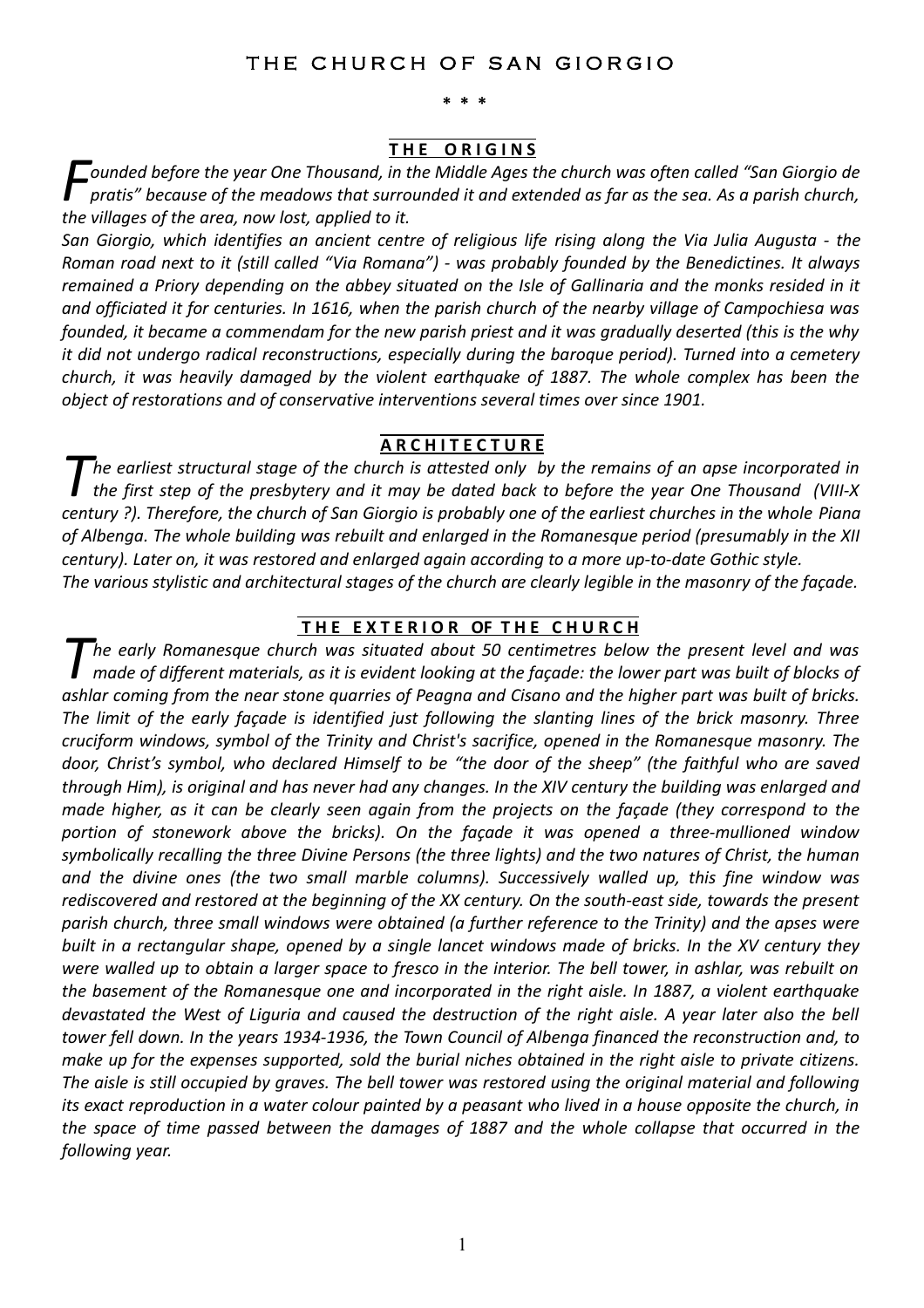### **THE INTERIOR DECORATION**

*he interior of the church of San Giorgio preserves a precious cycle of frescoes which covers a period of time going from the XIII to the XVI century and attests the phases of the development and decline of the building and of the whole area around it. In ancient times, the church was completely covered with plaster painted in bright colours and the rich decoration hinted at a sense of magnificence which is well-suited to the Lord's house. If in the Middle Ages the houses of the feudal lords are covered with paintings and precious fabrics, even more must be in the house of the Lord of lords. Beauty, then, raises our heart to God and is always a reflection of the True. The paintings on the walls moreover assume, according to the Church, a didactic purpose: to educate and confirm in the Christian faith those who contemplate them. The Last Judgement, the figures of the Saints or the scenes of Salvation History and of the Virgin Mary's life are also calls to the realities of faith so that it can be lived in everyday life. T*

## **THE CENTRAL NAVE**

#### **PRESBYTERY**

*t is the most sacred part of the church and therefore the most richly decorated. The side walls and the vault preserve the frescoes dating back to the time of San Giorgio's greatest splendour, that is the XIV century, while The Last Judgement on the far wall dates back to the XV century. The fourteenth century paintings develop the theme of Salvation History. I*

*On the top left of the wall are the birth of Jesus in Bethlehem and the announcement to the shepherds; in the foreground, the bath of Jesus. The bathtub, where He is immersed, is in the shape of a chalice, to remember His presence in the consecrated wine on the altar just below Him.* 

*On the top right of the wall are Christ in Majesty and St. John the Baptist interceding for mankind (the scroll in his hands bears the inscription:* "Behold, the Lamb of God who takes away the Sin of the World, have mercy on us").

*On the right and on the left is the theory of the twelve Apostles among whom we can recognize:*

*- St. Peter with the keys in his hand (the first from the left);*

*- St. John the Evangelist (the third, with the book open on the first sentence of his Prologue);*

*- St. Bartholomew (the fifth, with the knife of his martyrdom in his hand);*

*- St. Thomas (the first under the window, with his finger tended to remember his examination of the wounds of the risen Christ);*

*- St. Matthew the Evangelist (the third, with the book open on the first sentence of Our Father);*

*- St. James the Greater (the fifth, with his hat and stick as a pilgrim, the uniform of his devotees going to the shrine at Compostela).*

*All the Apostles are around Christ (represented by the altar) because the Church is founded on them, and they have proclaimed and attested His Gospel till death. They also remind us that the Church is a group of men that walk together and that they have been entrusted to it by Christ Himself.*

*On the vault are the symbols of the four Evangelists and on the keystone (the round stone at the crossing of the ribs) is the figure of the mystical Lamb, Christ's symbol, keystone of our life. In the XV century, the large window opening on the far wall was walled up to have a larger area to paint in fresco and the fresco of THE LAST JUDGEMENT, the most remarkable pictorial work of the whole cycle, was carried out.* 

*At the top is Christ the Judge; he is seated on the throne and enclosed in a mandorla (symbol of glory). He reveals his wounds and is accompanied by Angels who display the emblems of his Passion. He upraises his right hand in a sign of favour towards those who are on his right, the blessed,and lowers his left hand towards those who are on his left, the damned.* 

*Around Him are the twelve Apostles; they are seated on stone benches.*

*Below Christ is St. Michael the Archangel; he is holding his scales for the weighing of the souls.* 

*In front of him is an altar with a white tablecloth with the mystic Lamb sacrificed. It is the symbol of Christ sacrificed for our salvation.* 

*Below is King Salomon, the fairest judge in the history after Christ. He is rising from the grave.*

*On Christ's right, in prayer, are the blessed. On Christ's left, pushed by armed Angels, are the damned going into the jaws of a horrible monster which is Hell personified.*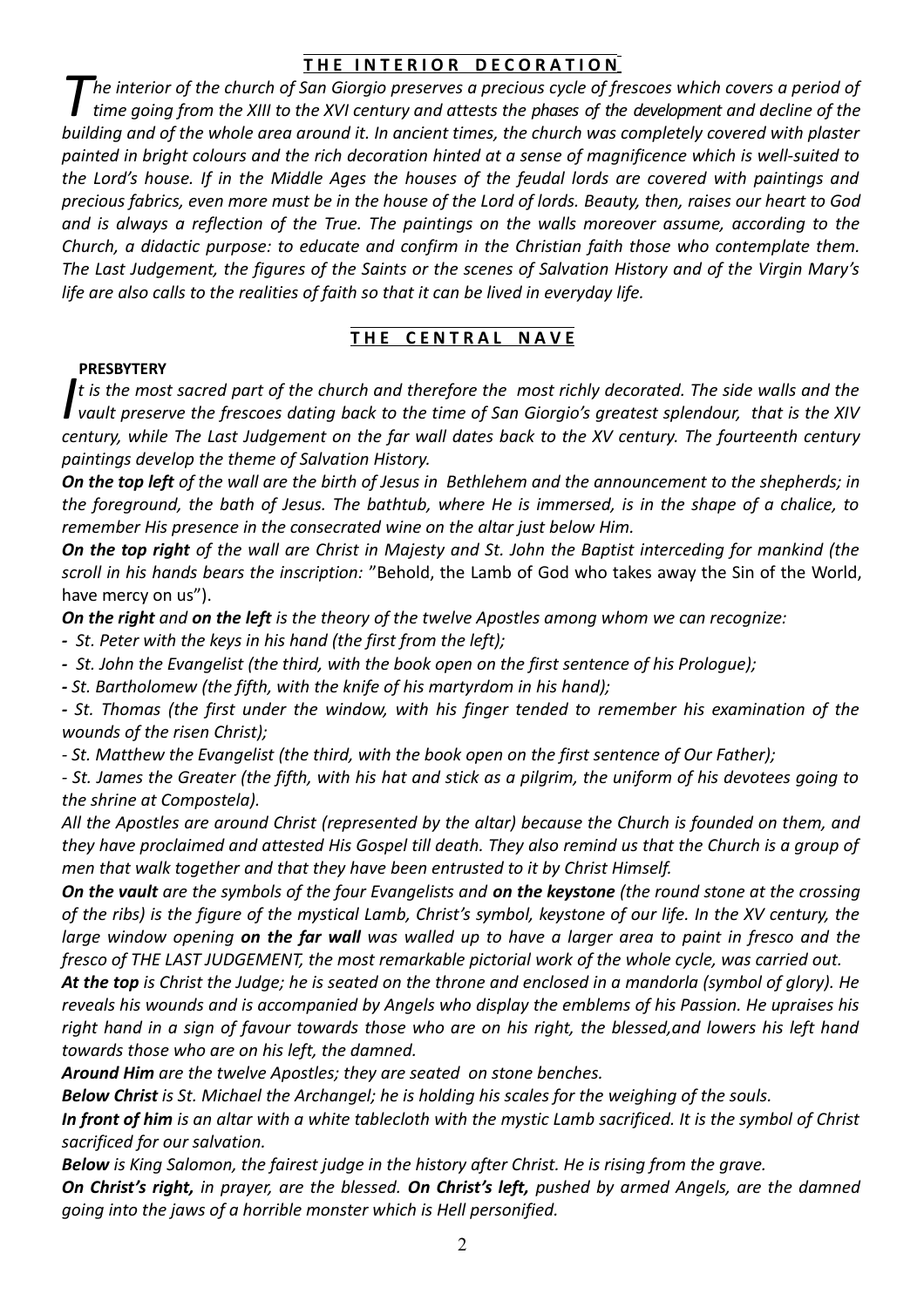*Below, within rocky ravines, are the punishments of the seven capital vices. Each of them is indicated by an inscription: pride, greed, lust, wrath, gluttony, envy, sloth.* 

*In the centre, below king Salomon, is the scene which made this fresco famous even outside the area: Dante, accompanied by Virgilio, meets Count Ugolino who is gnawing on Archbishop Ruggieri's skull (the episode is described by Dante in his work "La Divina Commedia" - Inferno - Canto XXXIII "). Below, within fiery pits, are the false witnesses.* 

*On the left, emerging from the graves, are the bodies of the risen.* 

*At the bottom of the fresco an inscription shows the name of the client and the year of the carrying out,* but not the name of the artist: in the year of the Lord 1446, on the 13<sup>th</sup> of December, I, friar Antonio Caresia, Prior of San Giorgio, had this work carried out.

*The representation of the Last Judgement reminds us in a clear and realistic way that we will meet Christ and will be personally judged on love. From that judgement an eternal fate of joy or pain will come for us. At sunset, the sun, Christ's powerful symbol, sun of justice, filters in the nave through the three-mullionedwindow on the façade. It illuminates the apse and the Last Judgement with a warm light to emphasize once more the Lord's final return, at the sunset of history. The magnificent scene invites us to conversion and brings us a message of hope: through the confession of our sins, Christ forgives us and saves us.* 

*Below the scene runs a red fake curtain lined with fur. Under it, on the fourteenth century plaster, there is another one entirely made of shields of fake fur.*

*In the Middle Ages, the precious fabrics and the furs on the walls of the rooms were a prerogative of the houses of the rich. Therefore, it is credible to find their reproduction on the walls of the most sacred place of the whole building.*

### *THE NAVE*

**Top right,** between the arch of the presbytery and the first small window, are the remains of a more ancient Last Judgement (XIV cent.). We can recognize Christ, the Apostles and the Virgin Mary.

*Below is a bit of plaster painted with a naked small figure emerging from a sarcophagus: it is the Resurrection of the Body.*

*Under the first arch, towards the presbitery, is the figure of St. Mary Magdalene (XIV cent.) portrayed with a small jar in her hand. It is a clear reference to the ointment container with which she had gone to the tomb of Jesus to anoint His body as well as to the small jar of perfumed oil that the woman sinner of the Gospel had poured on the feet of Jesus. Tradition has identified Mary Magdalene with the woman sinner who anointed Jesus's feet with expensive perfume.* 

*On the pillars, which separate the central nave from the aisles, are some remains of frescoes of the XV century portraying Saints. They are probably votive paintings offered by some devotees for favours received or request for intercession.*

*The many figures of the Saints in San Giorgio's church reveal the devotion of the people of the Middle Ages to these friends of God and ours to whom they turned to obtain help and protection.*

*On the first pillar on the left, towards the presbytery, is St. Catherine of Alexandria, with the crown on her head and the palm of her martyrdom in her hand.*

*On the first pillar on the right, towards the entrance, is St. Bernardine of Siena. He is recognizable for the three bishop's mitres laying at his feet (his triple renunciation of the episcopal appointment at Siena, Ferrara and Urbino) and the words " Father, I have manifested your name", a reference to his great devotion to the name of Jesus. The Saint also preached in Albenga in 1418 and in 1431.*

*Next to the front entrance is the image of St. Christopher (XIV cent.), a man of gigantic stature carrying the Infant Jesus on his shoulders. According to tradition, in fact, he would have deserved to take him beyond the river without recognizing him. Having become heavier and heavier and questioned by Christopher about his identity, the Infant would have revealed Himself as the Saviour of the world. St. Christopher was invoked against the sudden death and in favour of safety during the journey. For that reason, in the Middle Ages, it was common practice to represent him on the façades of the churches or near the doors so that who saw his image and invoked him could be sure to arrive at destination safe and sound.*